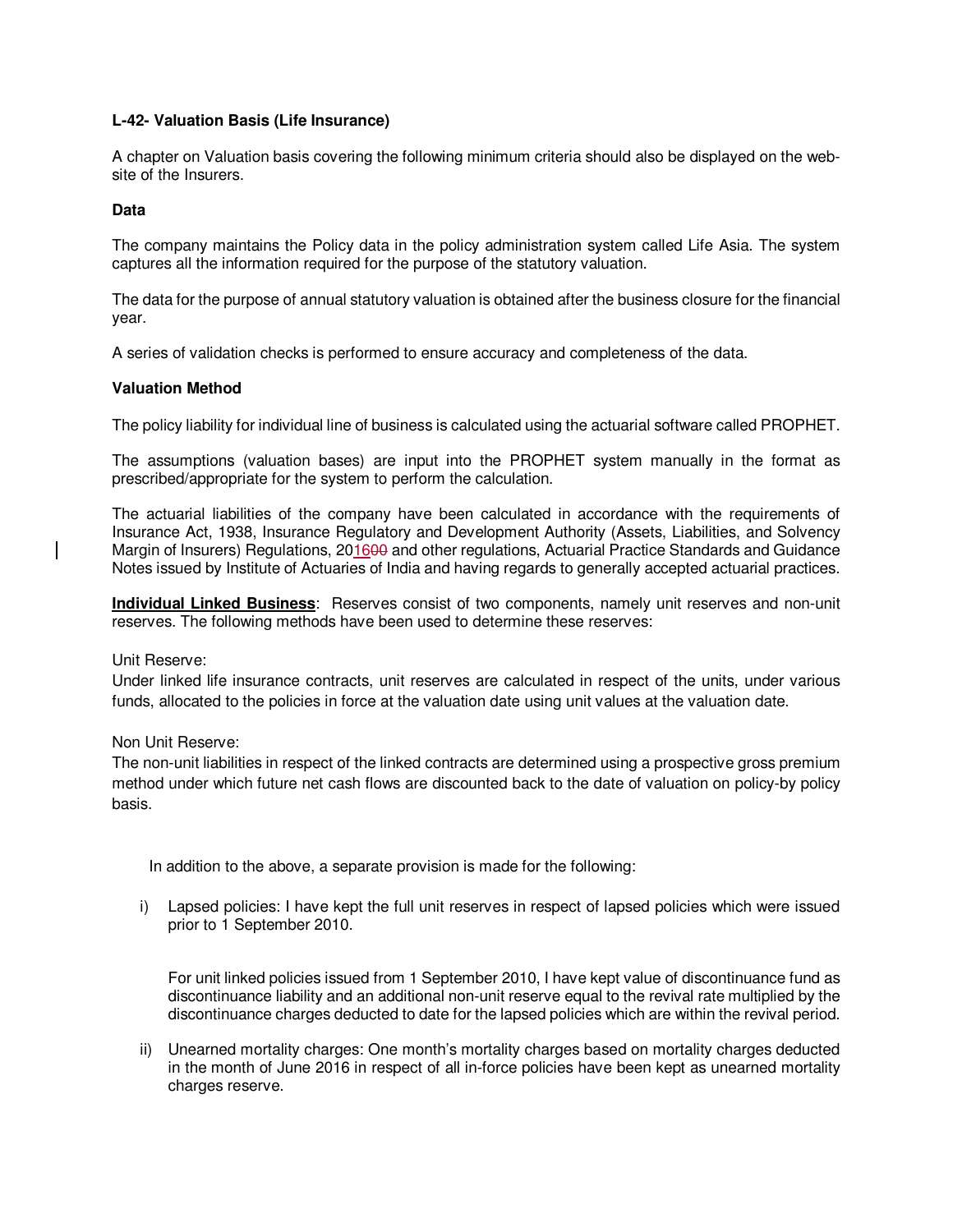- iii) Unearned morbidity charges: One month's morbidity charges based on morbidity charges deducted in the month of June 2016 in respect of in-force policies with morbidity benefit have been kept as unearned morbidity charges reserve. For Health product, the charges are deducted annually in advance. In this case the unearned morbidity charges till the next renewal date has been kept as unearned morbidity charge reserve.
- iv) Incurred but not reported (IBNR) claims: For individual linked business, I have used run-off triangle approach to allow for the delay in claim intimation. For unit-linked health contract, as the delay in reporting for health related claims is comparatively less than mortality related claims, half month's morbidity charge has been kept as IBNR.
- v) Extra Mortality Reserve: The lives subject to extra mortality and morbidity risk pay higher mortality charges. The unearned mortality and morbidity charges above will include these extra charges. The extra mortality reserve in respect of substandard lives is therefore implicitly allowed in unearned mortality/morbidity charge calculation.
- vi) Options and Guarantees: As none of the contracts offer any financially significant options or guarantees, I have not provided any extra reserve in respect of options and guarantees.

## **Individual Non-Linked Business**:

As on valuation date the company had term assurance, mediclaim policy, fund based variable endowment, individual participating business, non-participating cash back plan and immediate annuity product under non-linked category. The reserve is determined using gross premium method. The reserve under this method is the excess of discounted value of future benefit outgo and expenses including commission over discounted value of future office premium. For regular premium policies this method may give rise to negative reserve which is zeroised and the reserve is topped up by the unearned premium for the policy year. For single premium polices where policy is eligible for surrender value the mathematical reserve is the higher of gross premium reserve calculated above and the surrender value. Surrender values are not offered on regular premium term contracts.

For lapsed policies, reserve is kept by applying a revival rate on the reserve calculated assuming that the lapsed policies are inforce and netting off for the premiums due.

An IBNR has been calculated using the run-off triangle approach for the total non linked individual business and apportioned by proportion of claims outgo to this class.

An extra premium reserve is the extra reserve over the standard mortality reserve. The reserve is recalculated by building in the extra mortality rate into the reserve calculation. The difference between the recalculated reserve and the standard mortality reserve if positive is maintained as the extra premium reserve.

### **Group Linked Business**

Reserves consist of two components, namely unit reserves and non-unit reserves. The following methods have been used to determine these reserves:

### Unit Reserve:

The reserve held under the group unit-linked plan is unit reserve which is calculated in respect of the units, under various funds, allocated to the policies in force at the valuation date using unit values at the valuation date.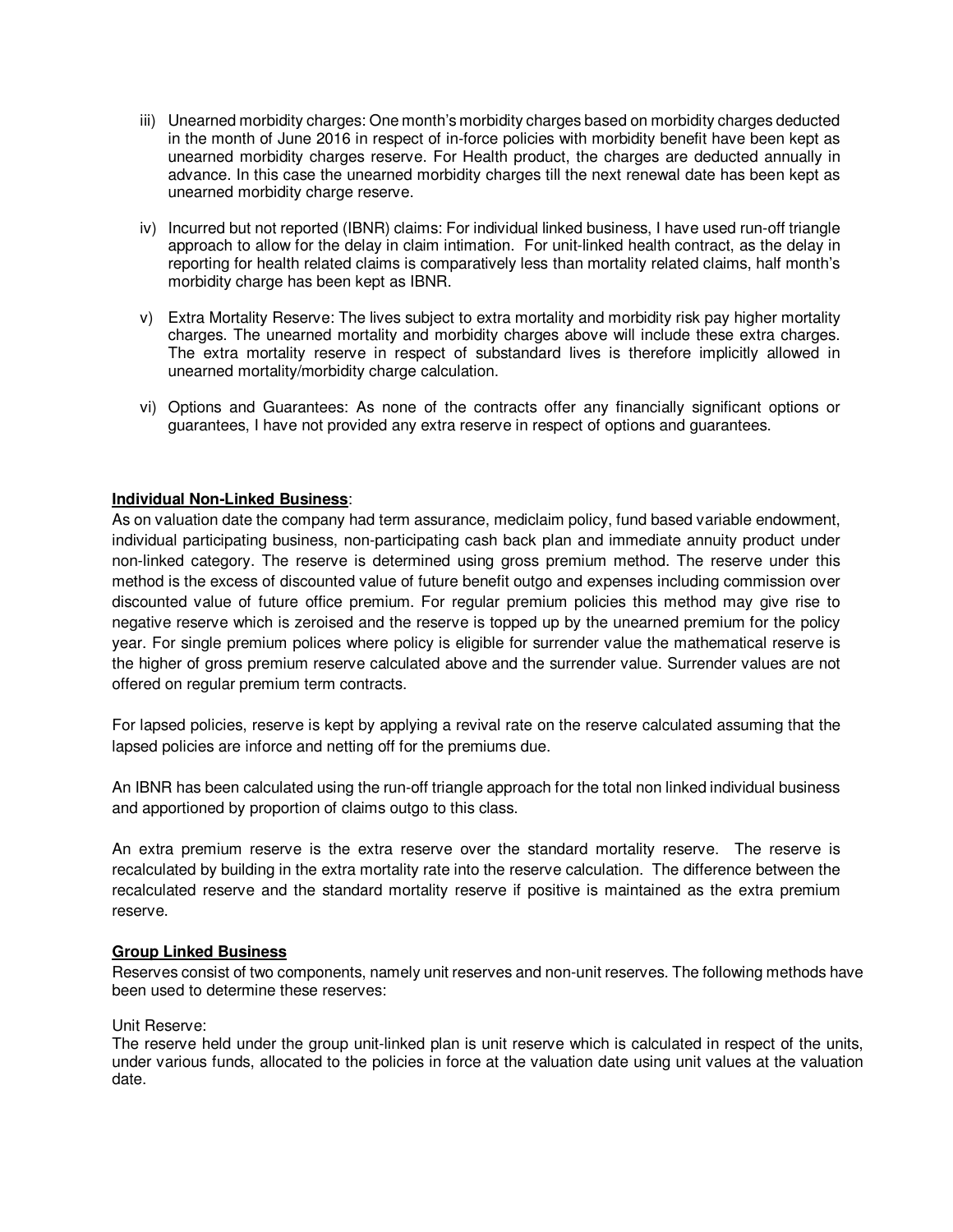#### Non-Unit Reserve:

A UPR reserve has been kept in respect of the death benefit. The future management charges are higher than the future expenses allowing for MAD. As no negative cash flow occurs in the future under valuation assumptions, I have kept non-unit reserve as zero.

### **Group Non-Linked Business**

The method adopted for group yearly renewable term is unearned premium reserve (UPR) method. For group credit life, Gross Premium method was adopted. The reserves are set as the higher of the GPV reserve & minimum surrender value at member level.

For Group Credit Life business, an extra premium reserve is the extra reserve over the standard mortality reserve. The reserve is recalculated by building in the extra mortality rate into the reserve calculation. The difference between the recalculated reserve and the standard mortality reserve, if positive, is maintained as the extra premium reserve. This reserve is not required to be calculated for the Group Term and Group Fund business as the UPR method is used for calculation of mortality reserve where the premium includes the extra premium.

For group yearly renewable term and group credit life, run-off triangle approach has been used to calculate IBNR at the valuation date and apportioned between the two products by proportion of claims outgo.

For Group Retirement Benefit Plan/Corporate Benefit Plan/Group Superannuation Plan/New Corporate Benefit Plan, the accumulated fund value is kept as reserve. A UPR reserve has kept in respect of death benefit wherever applicable.

### **Global Reserve**

In addition, a global reserve has been kept for the following.

- a) Free Look Reserves: The estimated refund of charges on the policies expected to be subject to free-look cancellation is kept as free-look reserve. This is a global reserve.
- b) Closure to New Business Reserve: This is additional reserve held to service the existing policies in the event that the company would stop writing new business one year from date of valuation. The maintenance expense over-run during the valuation year has been kept as the closure to new business reserve.
- c) Contingency Reserve: We have kept an extra contingency reserve to allow for any unexpected reserve requirements that may arise. The contingency reserve for unit linked business is kept under non linked reserve of unit linked business. However this reserve is intended to meet any unexpected reserve requirements that may arise under any line of business including unit linked business.

Maintenance Expense Overrun reserve: The company has kept a maintenance expense overrun reserve which is expense overrun expected to arise in the future based on the projection of the latest approved business plan and the existing position as at March 2016

### **Valuation Assumptions**

### **Individual Unit- Linked Products**

Interest Rate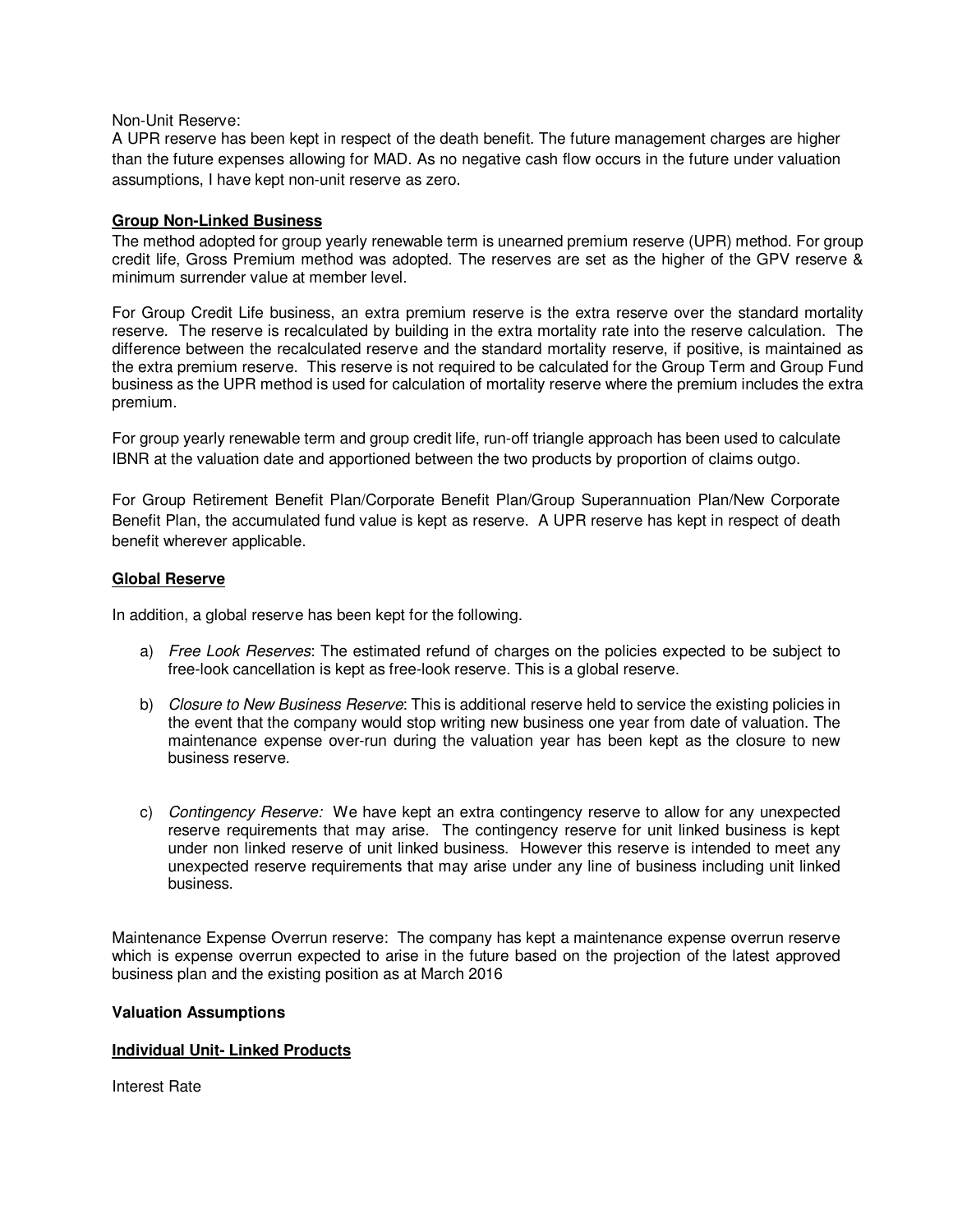The interest rate assumption is derived based on the current redemption yield and in accordance with the IRDA Regulations 2016 .

The interest rate used for the purpose of non-unit unit reserve calculation 4.74% p.a. for next five years and 3.94% p.a. thereafter.

### Fund Growth Rate

For the purpose of the projection an assumption is made for future fund growth for various funds. This is arrived based on the current yield on various instruments like G-sec, Money Market etc and the proportion of these instruments in each of the fund the company offer for its unit-linked policy-holder.

| <b>Fund Name</b>    | Next 5 Years | Beyond 5 years |
|---------------------|--------------|----------------|
| Equity              | 8.68%        | 7.88%          |
| Debt                | 6.40%        | 5.61%          |
| Balanced            | 7.84%        | 7.04%          |
| Liquid              | 4.69%        | 3.90%          |
| Value Fund          | 8.21%        | 7.42%          |
| <b>Index Fund</b>   | 8.91%        | 8.12%          |
| <b>Dynamic Fund</b> | 8.68%        | 7.88%          |

### Inflation Rate

The inflation rate used of the purpose of valuation is 4.37%.

### **Mortality**

The mortality assumption used is 99% of IALM 2006-08 Ultimate..

### Morbidity

This is applicable for inbuilt riders attached to IndiaFirst Education Plan, IndiaFirst Young India Plan and IndiaFirst Happy India Plan. Morbidity rate used is 0.2178 per 1000 SA.

## Expense

The renewal expense per policy for the purpose of valuation is Rs.401 for the single premium and Rs.643 for regular premium for the products IndiaFirst Savings Plan, IndiaFirst Education Plan and IndiaFirst Future Plan.

The renewal expense per policy assumed is 1.92% of the annual premium for regular premium and 0.6% of single premium for single premium mode for the products IndiaFirst Smart Save Plan, IndiaFirst Young India Plan, IndiaFirst Money Back Health Insurance Plan, IndiaFirst High Life Plan, IndiaFirst Money Balance Plan and IndiaFirst Happy India Plan.

The expense is assumed to increase at inflation rate mentioned above.

The fund management expense is 0.18% of the unit-reserve.

### **Individual Non- Linked Products**

Interest Rate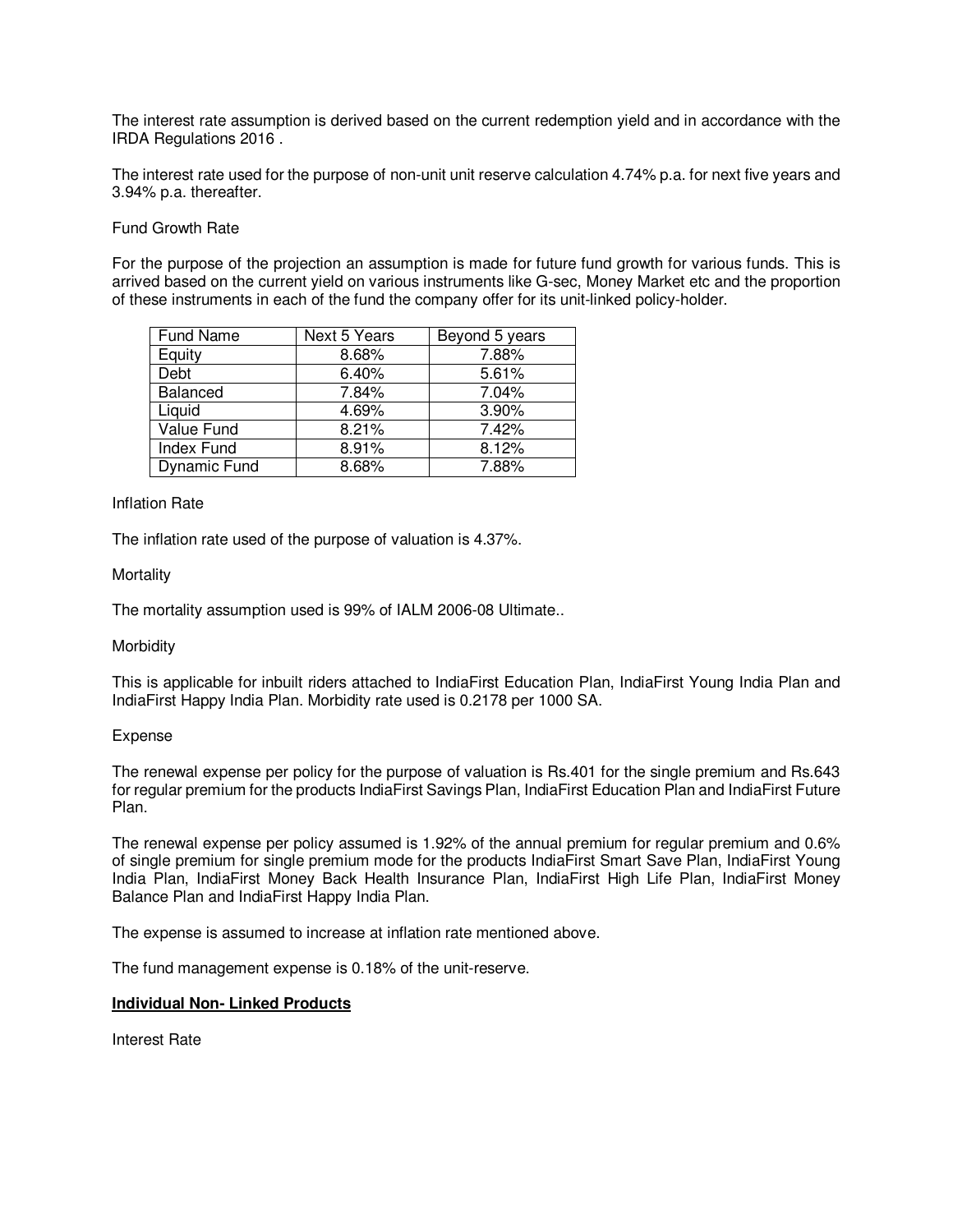The interest rate assumed for with-profit products is 5.66% for next five years and 4.87% thereafter. The interest rate assumed for term products is 5.58% for next five years and 4.78% thereafter. The interest rate assumed for health product is 4.48% for next five years and 3.69% thereafter

## **Mortality**

The mortality assumption used is

| Product                                                                 | as % of IALM 2006-08 ultimate |        |            |
|-------------------------------------------------------------------------|-------------------------------|--------|------------|
| IndiaFirst Life Plan                                                    | 66%                           |        |            |
| IndiaFirst Anytime Plan                                                 |                               | 61%    |            |
| IndiaFirst Simple Benefit Plan                                          | 121%                          |        |            |
| IndiaFirst Simple Benefit Plan -<br>Revised                             | 121%                          |        |            |
| IndiaFirst Secure Save Plan                                             | 110%                          |        |            |
| IndiaFirst Maha Jeevan Plan-v1                                          | 121%                          |        |            |
| IndiaFirst Maha, Jeevan Plan-v2                                         | 121%                          |        |            |
| IndiaFirst Maha Jeevan Plan-v3                                          | 110%                          |        |            |
| IndiaFirst Mediclaim Plan                                               | 99%                           |        |            |
| IndiaFirst CSC Shublabh Plan                                            | 124%                          |        |            |
| IndiaFirst Cash Back Plan                                               | 99%                           |        |            |
| IndiaFirst Guaranteed Retirement<br>Plan                                | 99%                           |        |            |
|                                                                         | Sum Assured                   | Smoker | Non-Smoker |
| IndiaFirst Life Plan - Revised and<br>IndiaFirst Anytime Plan - Revised | Less than 50<br>lakhs         | 71.5%  | 71.5%      |
|                                                                         | 50 lakhs and<br>above         | 55%    | 33%        |

### Expense

The renewal expense of IndiaFirst Anytime Plan and IndiaFirst Life Plan is Rs.193 p.a. for regular premium and Rs.96 p.a. for single premium. Claim expense of 1.2% of death benefit subject to maximum of Rs.10,000

The renewal expense of IndiaFirst Anytime Plan - Revised is 3.60% p.a. for regular premium and Rs.96 p.a. for single premium. For IndiaFirst Life Plan - Revised it is 6.00% p.a. for regular premium and Rs.96 p.a. for single premium.